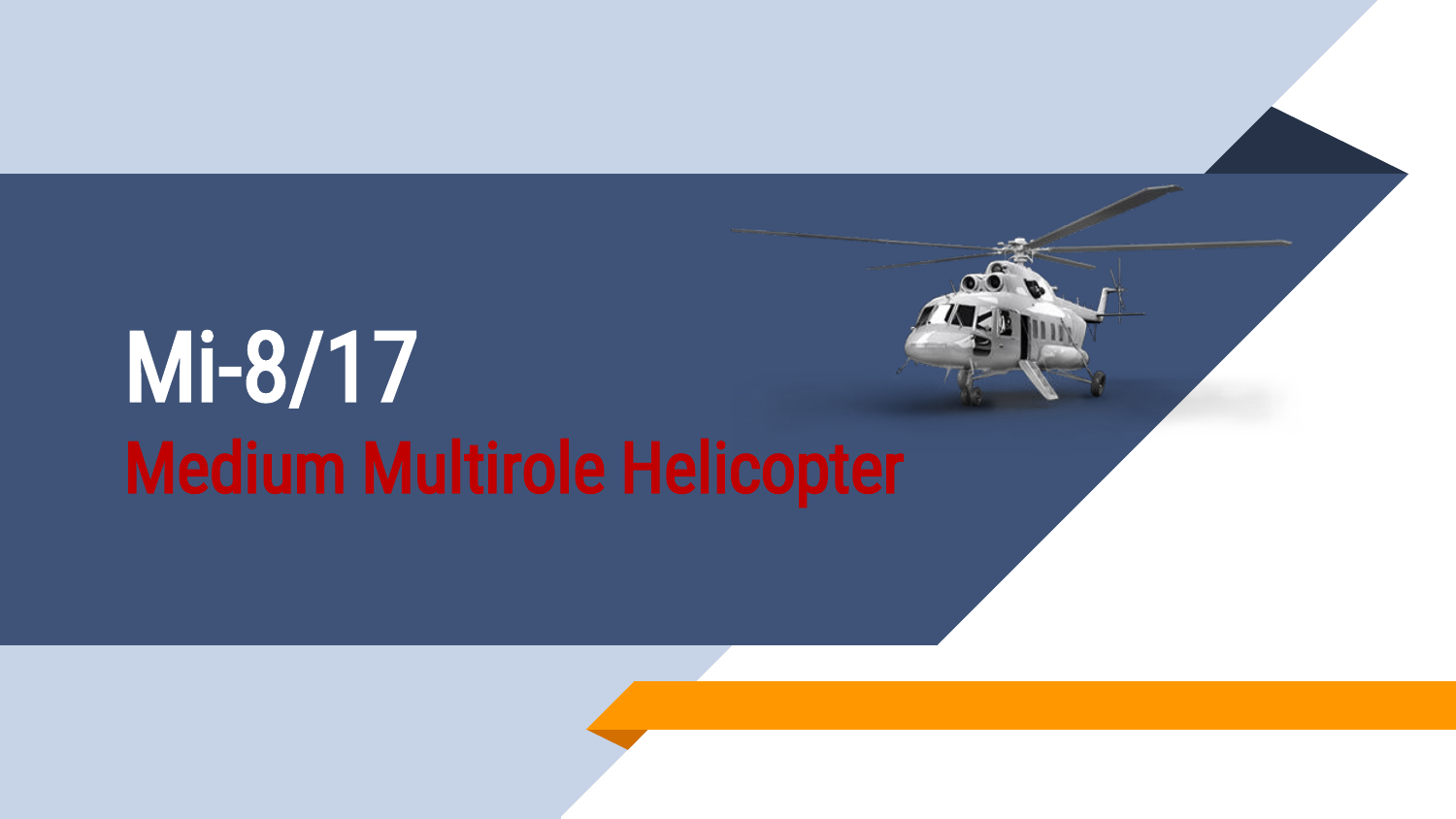

- Designed by Mil Moscow Helicopter Plant
- Mi-8/17 series is the most successful in the history of Russia's helicopter industry.
- Mi-8/17 series helicopters are respected by helicopter operators, due to their advanced flight capabilities, high level of reliability and adaptability
- $Mi-8/17$  has the ability to operate in a wide range of climatic conditions (from -50 to +50 degrees Celsius)
- Ease of operation and maintenance.
- ▰ The Mi-8/17 boasts an ever-expanding range of operational capabilities thanks to Russian Helicopters' ongoing upgrade, planning and enhancement programmes.
- The helicopters are versatile in that they can be fitted with a wide range of additional equipment to facilitate any operational requirement.

Mi-8/17 Medium Multirole **Helicopter** 

2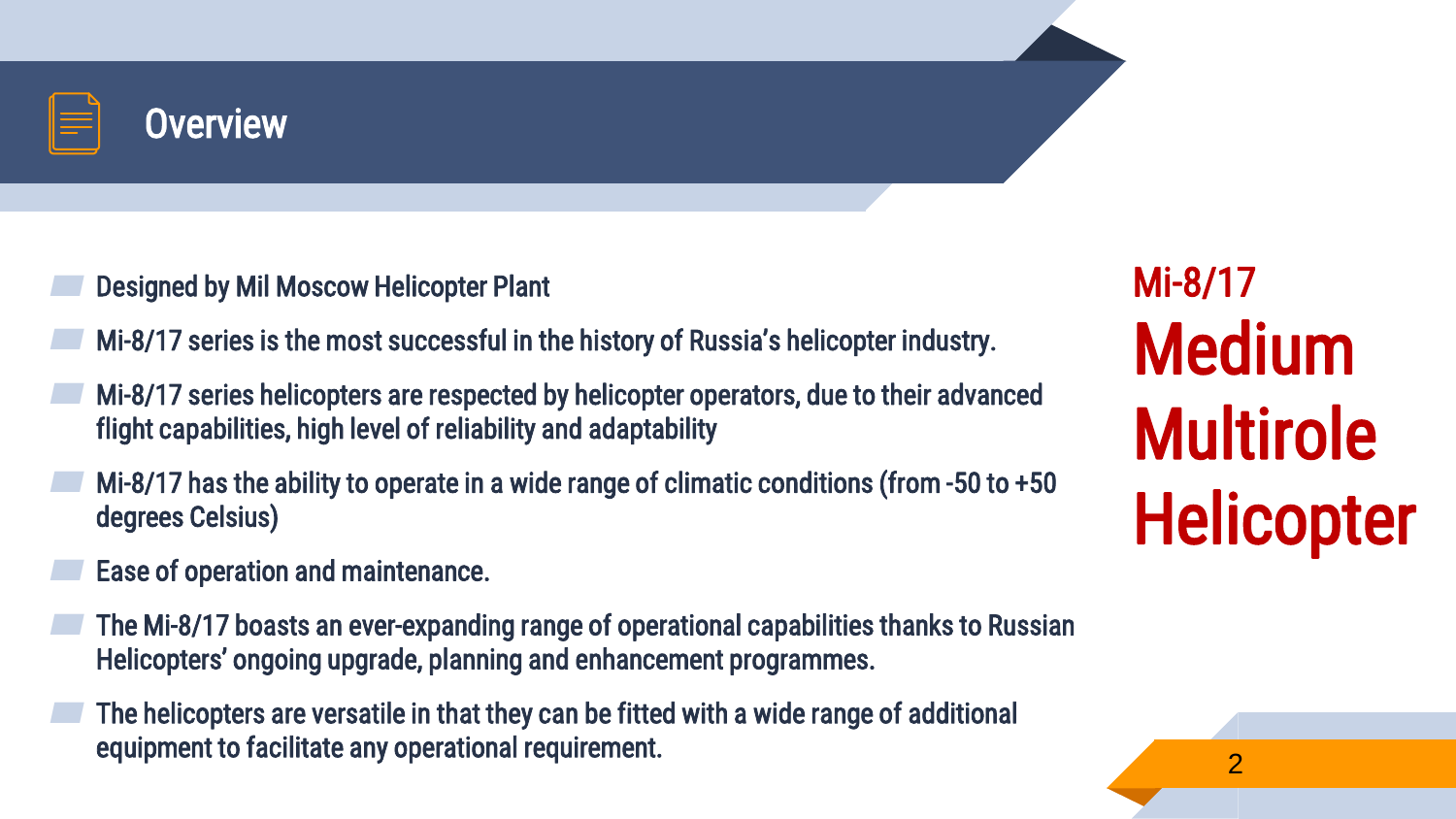

# Mi-8/17 Versions / Configurations

## Cargo Configuration

The Cargo configured helicopter can carry op to 4000 kg of cargo either inside, or on an outside sling.

### Search & Rescue Configuratrion

Multi-task, in most weather conditions.

Fitted with specialised equipment which would include radiolocation systems , searchlights, winches, speakers etc. 3

## VIP Configuration

Designed to accommodate 7- 14 passengers with the most enhanced levels of comfort.

Customisable interiors, to customers' needs and requirements. Ideally suited for luxury-class equipment.

Can be fitted with entertainment systems, satellite links and special communications equipment as required.

#### Medevac Configuration

The Mi-8/17 Medevac Configuration provides robust medical assistance, even in hard to reach locations. On-board advanced medical equipment provide life support and first aid to patients onboard to hospitalization point.

## Fire Fighting Configuration

The Mi-8/17 Firefighting utilizes a bucket on an external sling, which can deliver up to 4,000 litres of water and target the burn zone accurately.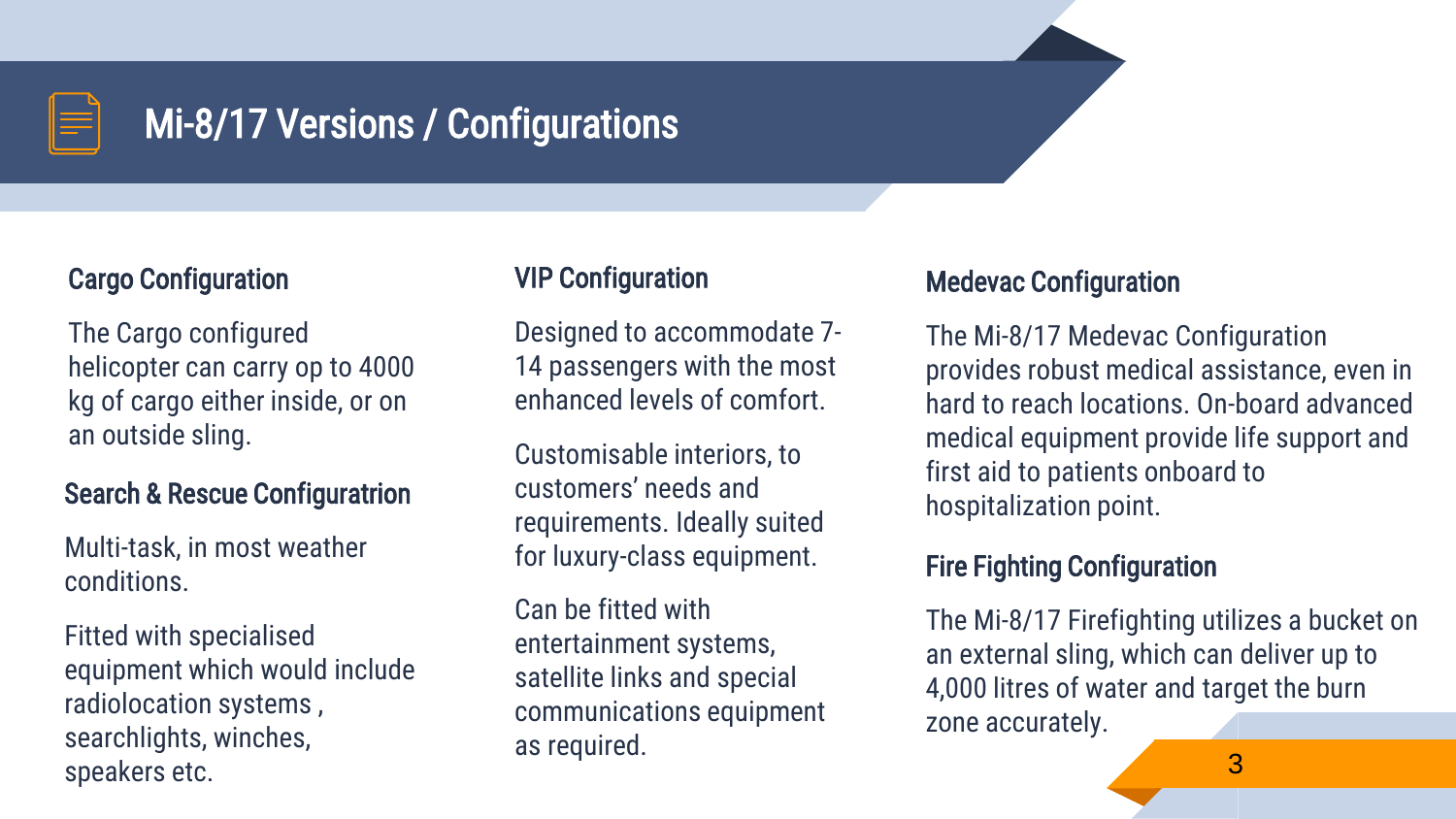

# **Specifications**

| <b>Performance</b>                     |           |
|----------------------------------------|-----------|
| Max. speed                             | 250 km/h  |
| <b>Cruise speed</b>                    | 230 km/h  |
| Max. flight range with main fuel tanks | 610 km    |
| <b>Operational ceiling</b>             | 6,000 m   |
| Hover ceiling (OGE)                    | 3,980 m   |
| <b>Weight Parameters</b>               |           |
| Max. take-off weight                   | 13,000 kg |
| With underslung load                   | 13,000 kg |
| Max. Payload, kg                       |           |
| in transport cabin                     | 4,000 kg  |
| on external sling                      | 4,000 kg  |

Mi -8/17 Medium Multirole **Helicopter** 

4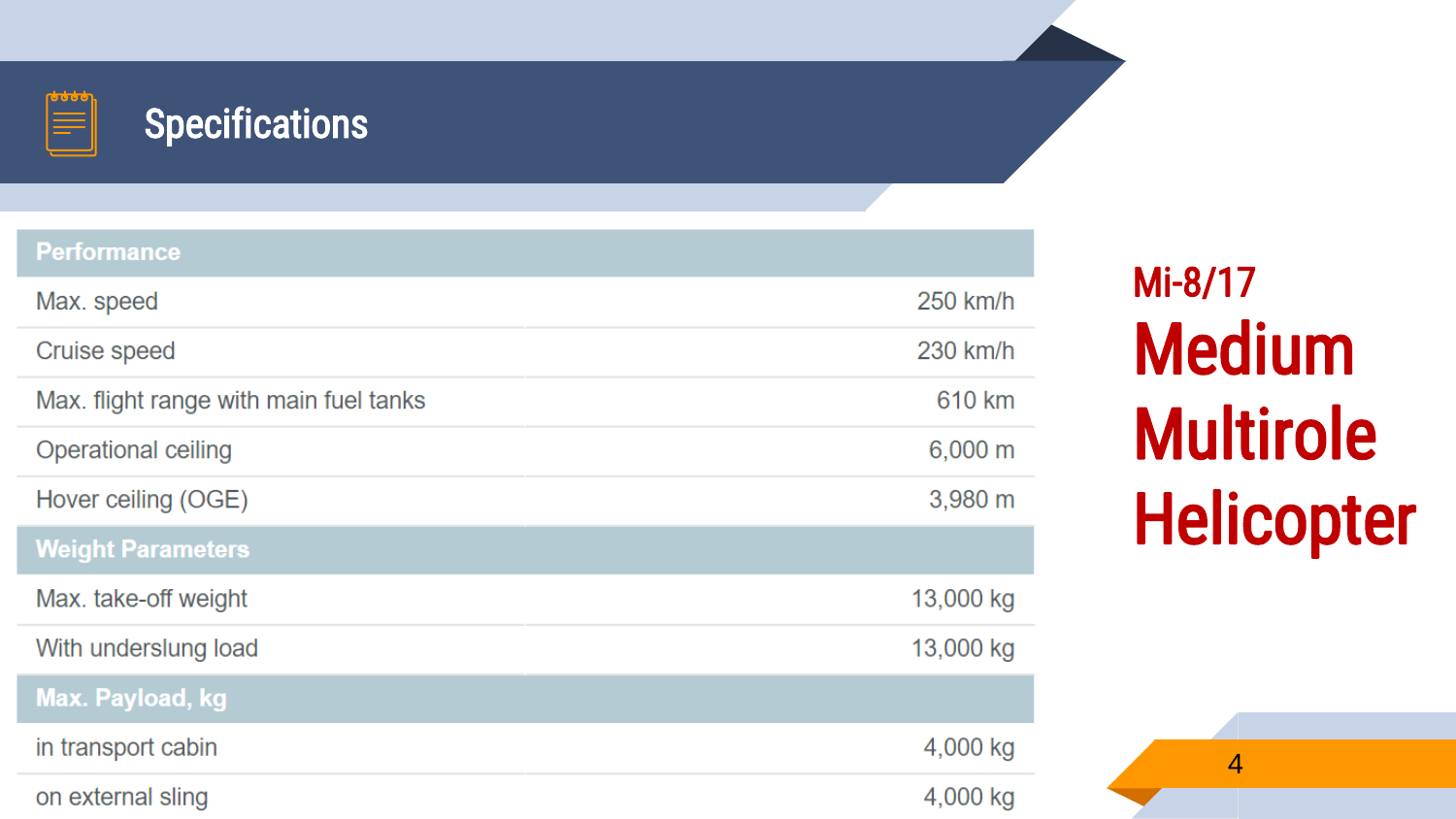

# **Specifications**

#### **GT Engines (TV3-117VM)**

| Take-off power          | 2x 2,200 h. p.   |
|-------------------------|------------------|
| Contingency power       | 2x 2,200 h. p.   |
| <b>Cabin Dimensions</b> |                  |
| Length                  | 5,340 mm         |
| Width                   | 2,340 mm         |
| Height                  | 1,800 mm         |
| Volume                  | 27 <sub>m3</sub> |
| <b>Capacity:</b>        |                  |
| <b>Aircrew</b>          | 3                |
| Service passengers      | 26               |

Mi -8/17 Medium Multirole **Helicopter** 

5